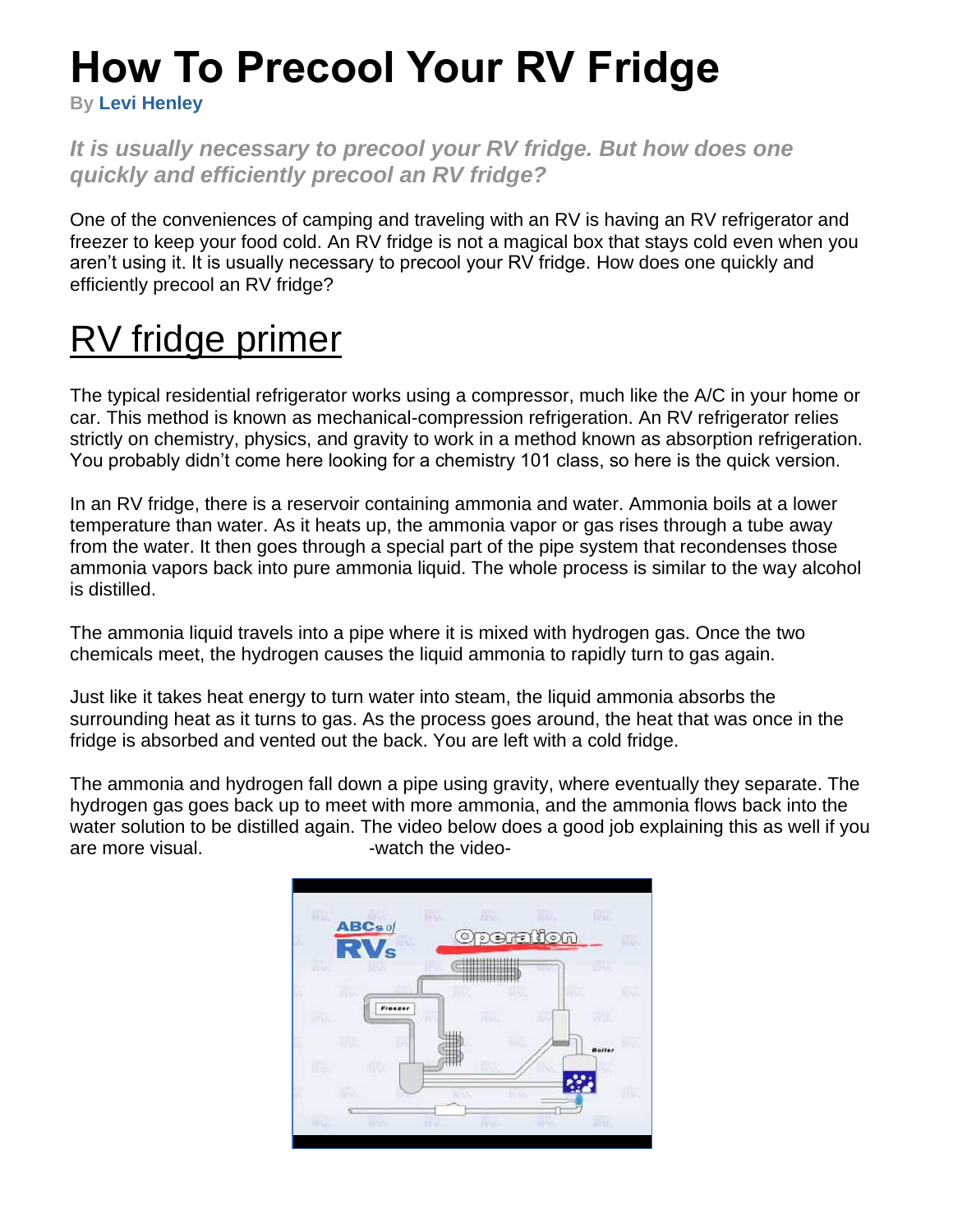#### Level your RV

Because gravity is one of the driving forces that makes your RV fridge work, it must be pulling down in the right direction for your RV fridge to be at its most efficient.

In other words, your rig should be level whenever the fridge is on. Operating your RV fridge while not level can cause damage.



*"A good rule of thumb is that the fridge can be plus or minus 2 degrees from plum. That equates to half a bubble out of the level line."*

*You can purchase an inexpensive [circular bubble level](https://amzn.to/34Im5Mm) to set in your fridge from places like Amazon.*



# Turn your fridge on

Regardless of the method you use to precool your RV fridge, it will take about 4 to 6 hours to cool down. Depending on the weather, that cool time could be shorter or longer.

To ensure your fridge has ample time, it is a good idea to turn the fridge on the day before you plan to leave. Most RV fridges heat the ammonia and water using either propane or 120V electricity.

# 120-volt tips

If you plan on plugging your RV in to precool the fridge, you have many options as far as getting your power. Access to a 50-amp or 30-amp plug is optimal but not necessary.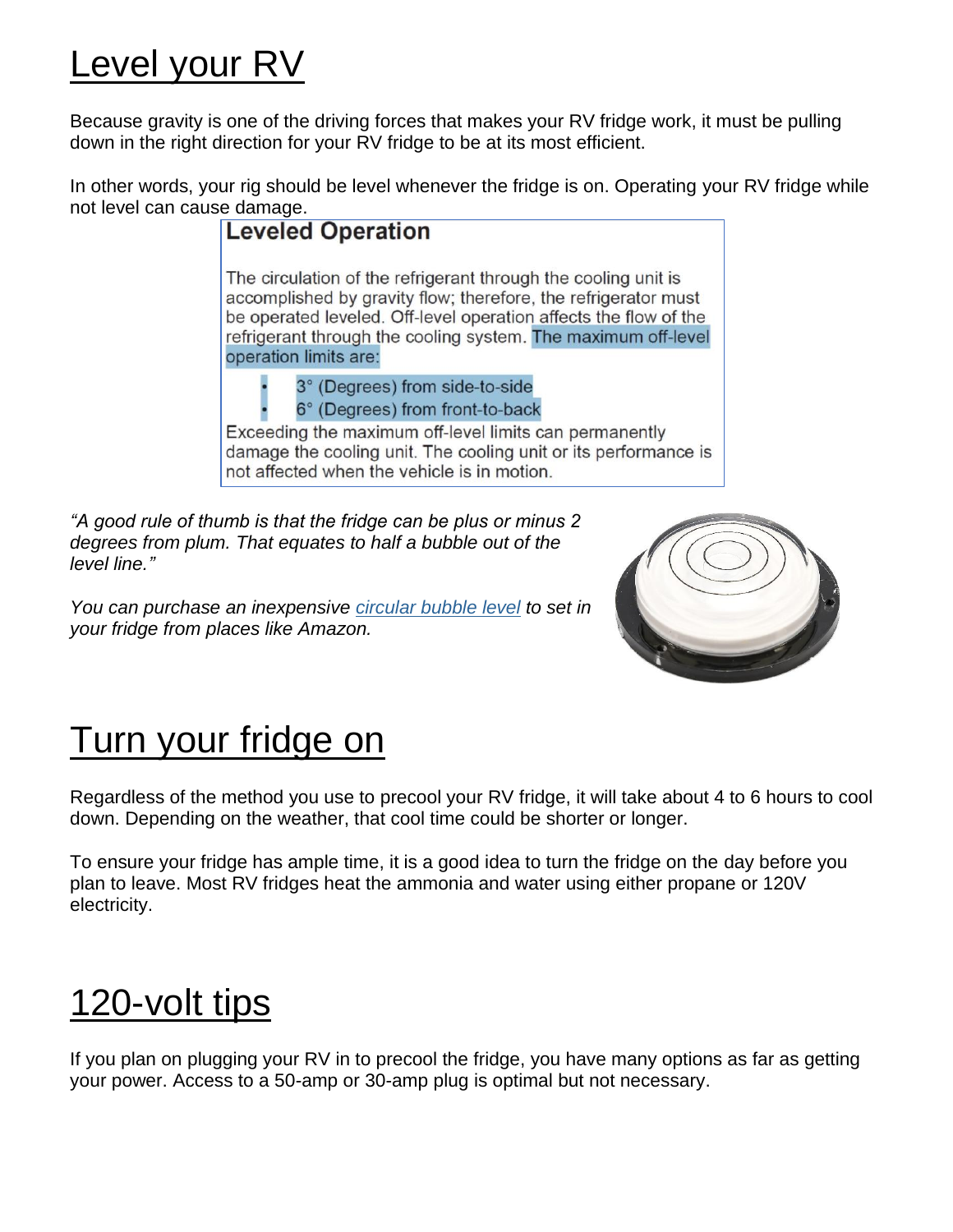If you are storing your RV near a regular household power plug, you are set. Whether your RV is 50-amp or 30-amp, you can buy an adapter that allows you to plug into a household 20 or 15 amp socket.

A typical RV fridge will run on 3 to 8 amps depending on the size, so provided you only want to run the fridge on a regular household plug, you have more than enough juice.

Keep in mind that if you do plug into a 20-amp socket, you are limited to those 20 amps. Running your fridge and charging your house batteries is fine on 20 amps, but it's not advisable to run things like your A/C on that plug too.

#### **Propane tips**

Outside of your RV, on the back of the fridge, there are a couple of vents. It is a good idea to inspect those vents, and even take them off to make sure there is no debris or nests of any kind that may block airflow.

Some RVs have a roof vent for the refrigerator if you can't find them behind the fridge. Propane appliances need to vent properly for safety.

Make sure your propane bottles are full and your batteries are charged. Your RV fridge will pull power from the batteries to run the electric panel off the fridge. This does not require a lot of power, but it may be a good idea to watch your battery level while you are running the fridge periodically.



If you have your RV parked in a storage facility, it is a good idea to make sure they allow you to have a propane RV fridge running while the rig is in the storage lot.

If you store your rig inside a garage, you will want to make sure there is proper air ventilation before running propane appliances. The safest thing to do is to take your RV out of any enclosed space while a propane appliance is running.

# Promote good air flow

The cooling system in an RV fridge is not the only thing that works off gravity. Most RV refrigerators do not come with circulating fans built-in. The cooling blades on the top of the fridge slowly cool the surrounding air.

The heavy cold air will drop, and the warm air at the bottom will rise up to take its place. This process is slow. It can be sped up very cheaply. There are several models of RV fridge fans on the market like [this one.](https://amzn.to/3hABnXs)